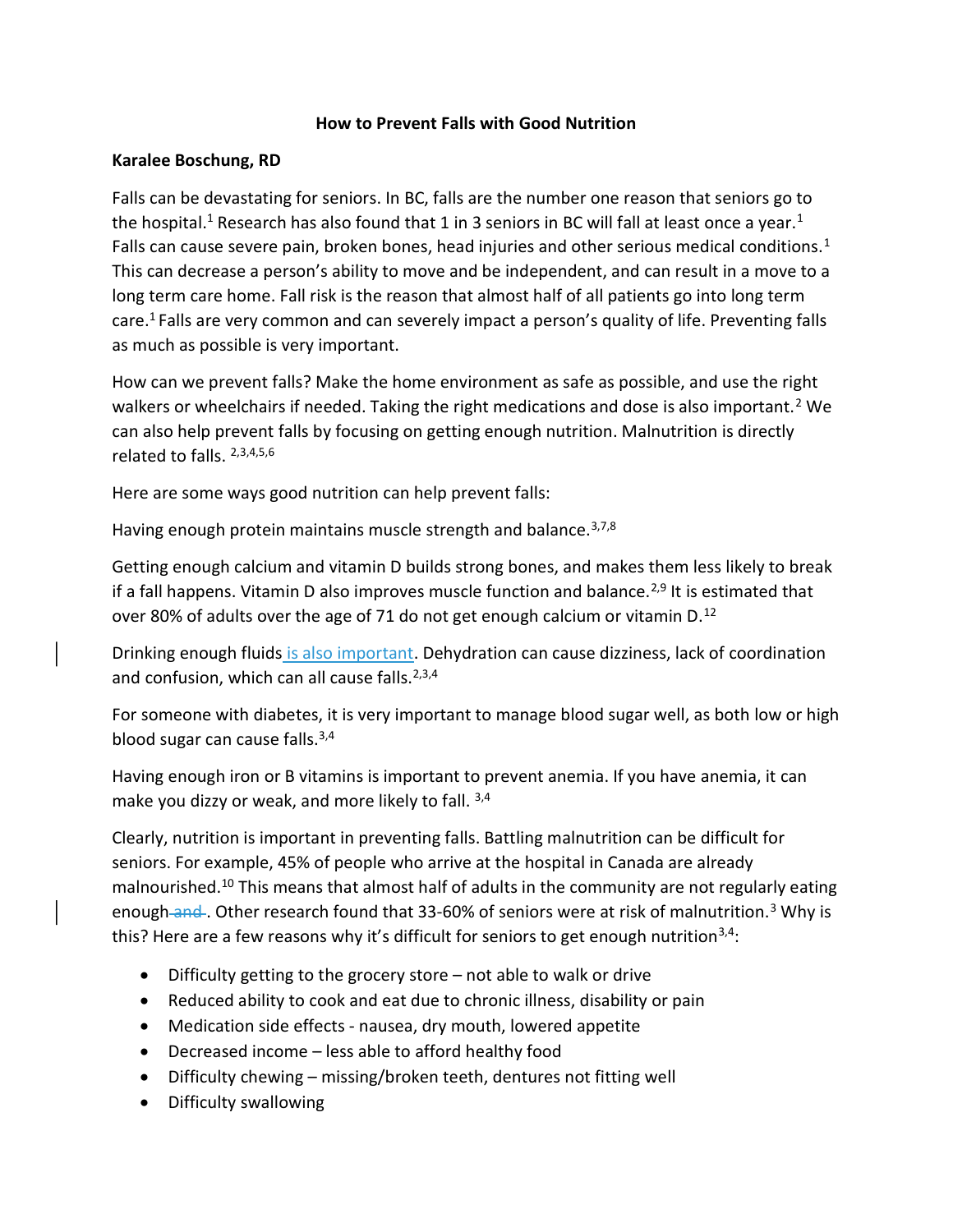- Decreased taste and smell sensations
- Loss of appetite and thirst
- Constipation
- Depression, isolation and lack of social support

With all of these challenges, older adults need as much support as possible to prevent malnutrition and falls. Below is a list of ideas for where to start with improving nutrition. If you are a senior – take action today to prevent a fall! If you know a senior - you could prevent falls by encouraging and helping them to have good nutrition!

- Eat enough and regularly
	- o Use community food resources such as meal delivery and grocery delivery
	- $\circ$  Cook and eat with friends and family members as much as possible
	- o Eat smaller meals more often if your appetite is low
	- o Try using nutrition supplement drinks if you are not getting enough food
- Get enough protein: aim for 25 30 grams of protein per meal, or one protein source at each meal and snack<sup>7,8</sup>
	- $\circ$  Protein is naturally found in meat, eggs, dairy, beans, lentils, tofu, nuts and seeds
	- o You can also add whey protein powder or skim milk powder to many foods and drinks to boost the protein content
- Stay hydrated drink at least  $1.5$  2 liters per day<sup>3,13</sup>
	- o Remember: any fluid counts water, milk, nutrition supplement drinks, tea, coffee, juice, soup, ice, fruits and vegetables high in fluid (cucumbers, watermelon)
- Get enough vitamin D and calcium
	- $\circ$  Adults over 50 need a vitamin D supplement of at least 800 IU daily<sup>9,14</sup>
	- $\circ$  Adults over 50 need 1200 mg of calcium daily<sup>15</sup> it is best to get this from calcium rich foods such as dairy products, fortified orange juice, fortified alternative milks, canned salmon/sardines, almonds, white beans
- Work with your doctor to
	- o Manage your blood sugars
	- o Get better dentures or get help with a swallowing issue
	- o Treat anemia
- For personalized advice and a full nutrition assessment, ask for a referral to see a Registered Dietitian!